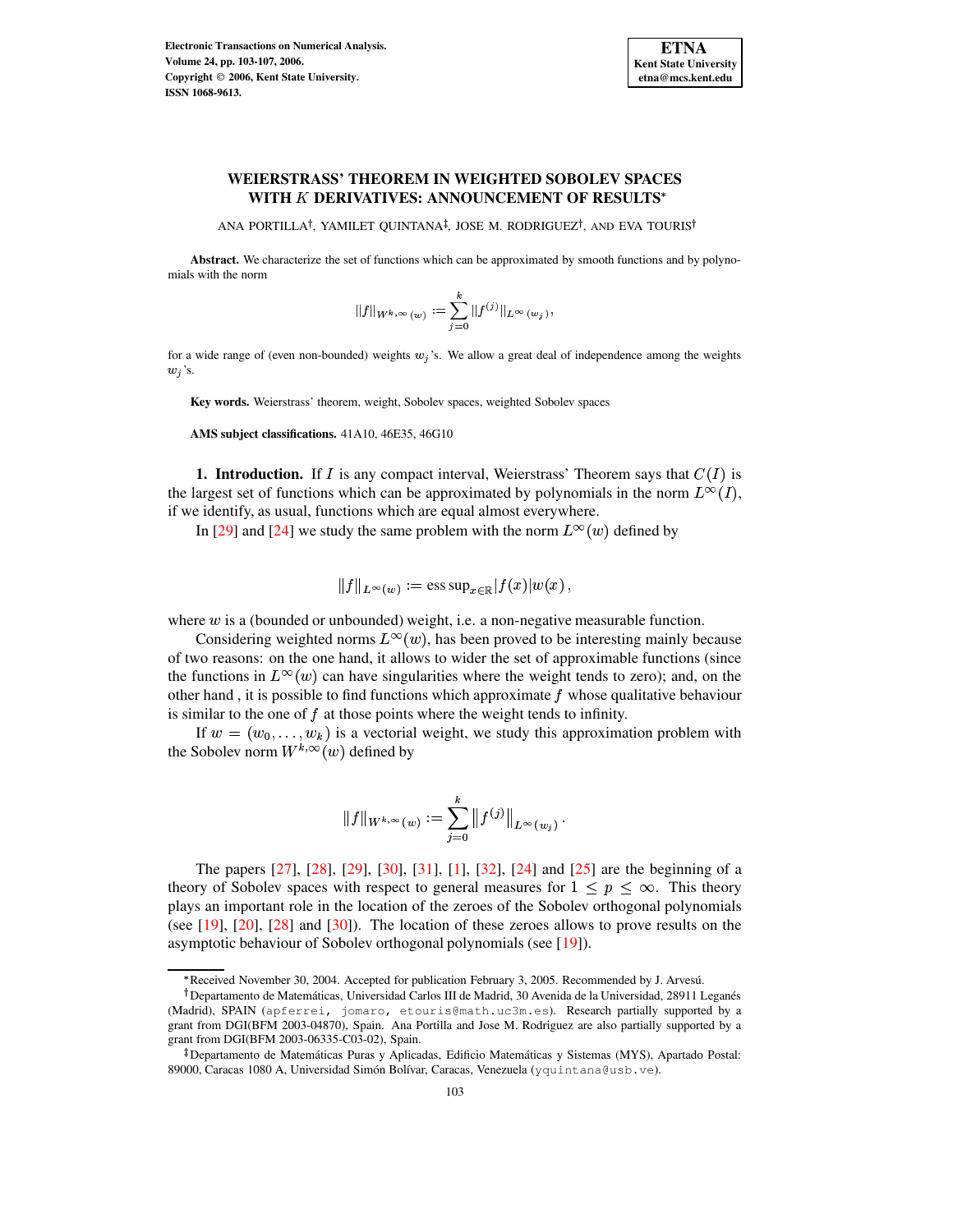## 104 A. PORTILLA, Y. QUINTANA, J. M. RODRIGUEZ, AND E. TOURIS

**2. Main results.** The fundamental results of this paper guarantee that a function  $f$  belongs to the closure of the space of polynomials (respectively, smooth functions) in the norm  $W^{k,\infty}(w)$  , if and only if,  $f^{(j)}$  belongs to the closure of polynomials (respectively, smooth functions) in the norm  $L^{\infty}(w_j)$ , for every  $0 \leq j \leq k$ .

This article is an abridged version of the paper [\[26\]](#page-4-10).

THEOREM 2.1. Let be a vectorial weight  $w = (w_0, \ldots, w_k)$  on  $[\alpha, \beta]$  satisfying:

- (i)  $\int_{\infty}^{\beta} 1/w_k < \infty$ .
- (ii)  $w_j \in L^{\infty}_{loc}([\alpha,\beta] \setminus \{a_1^j,\ldots,a_m^j\}$  $\{L, \ldots, a_{m_i}^j\}$ , for every  $0 \leq j \leq k$ .
- (iii)  $w_j(x) \left| \int_0^1 f(x) \right| dx$ and the contract of the contract of the contract of the contract of the contract of the contract of the contract of the contract of the contract of the contract of the contract of the contract of the contract of the contra  $\left| \sum_{i=1}^{n} 1/(1+w_{j+1}) \right| \leq c$ , *a.e. in some neighborhood of*  $a_i^j$ , *for every*  $1 \leq$

 $\begin{aligned} i \leq m_j, \ 0 \leq j \leq k-2, \text{ and } w_{k-1}(x) \left| \int_{a_i^{k-1}}^{x} 1/w_k \right| \leq \text{for every } 1 \leq i \leq m. \end{aligned}$ **BRITISH IN THE REAL PROPERTY OF STATISTICS**  $\int_{0}^{x} k-1 dx$  $1/w_k \leq c$ , a.e. in some neighborhood of  $a_i^{k-1}$ ,  $\frac{k-1}{i}$ *for every*  $1 \leq i \leq m_{k-1}$ .

*Then* the closure of the space of polynomials in  $W^{k,\infty}(w)$  is

$$
H_1 := \left\{ f \in W^{k,\infty}(w) : f^{(k)} \in \overline{\mathbb{P} \cap L^{\infty}(w_k)}^{L^{\infty}(w_k)} \right\}.
$$

REMARK 1.

(i) We observe that this theorem characterizes the closure of  $\mathbb{P}\cap W^{k,\infty}(w)$  in  $W^{k,\infty}(w)$ , *in terms of the similar problem in*  $L^{\infty}(w_k)$ . This question of approximation in  $L^{\infty}(w_k)$  is *solved in [\[24\]](#page-4-1).*

(ii) The hypothesis (ii) is not restrictive at all, since if  $\text{ess}\limsup_{x\to a} w_i(x) = \infty$  for *an infinite number of points*  $a \in \mathbb{R}$ *, for some*  $0 \leq j \leq k$ *, then* 0 *is the only polynomial in*  $L^{\infty}(w_j)$ , and it is trivial to find the closure of the space of polynomials in  $W^{k,\infty}(w)$ .

(iii) *Notice that hypothesis,*  $w_j(x) \left| \int_{a_i^j}^{x_j} 1/(1+w_j)\right|$ <sup>B</sup>  $\left| \sum_{i=1}^{s} 1/(1+w_{j+1}) \right| \leq c$ , is much weaker than and the contract of the contract of the contract of the contract of the contract of the contract of the contract of the contract of the contract of the contract of the contract of the contract of the contract of the contra

 $w_i(x)$  i . . . .  $\left| \sum_{i=1}^{n} |w_{i+1}| \right| < c$ , since  $\leq$  *c*, since some  $w_{j+1}$  are allowed to be 0.<br>*ibility of some w<sub>it</sub> to be bounded* is nature

 $\begin{bmatrix} \n\frac{1}{a_i^2} & \frac{1}{b_i^2} + \frac{1}{c_i^2} & \frac{1}{c_i^2} \\
\frac{1}{c_i^2} & \frac{1}{c_i^2} & \frac{1}{c_i^2} & \frac{1}{c_i^2} \\
\frac{1}{c_i^2} & \frac{1}{c_i^2} & \frac{1}{c_i^2} & \frac{1}{c_i^2} \\
\frac{1}{c_i^2} & \frac{1}{c_i^2} & \frac{1}{c_i^2} & \frac{1}{c_i^2} \\
\frac{1}{c_i^2} & \frac{1}{c_i^2} & \frac{1}{c_i^2} & \frac{$ V \  $\{a_1, \ldots, a_m\}$  might be the empty set.

*Sketch of the proof.* It is obvious that the closure of the space of polynomials in  $W^{k,\infty}(w)$ is contained in  $H_1$ .

Then, it suffices to prove that every function in  $H_1$  can be approximated by polynomials in the norm  $W^{k,\infty}(w)$ . Let us consider then,  $f \in H_1$  and  $\{p_n\}_n$  a sequence of polynomials converging to  $f^{(k)}$  in the norm  $L^{\infty}(w_k)$ . From the sequence  $\{p_n\}_n$  we will construct another one of polynomials converging to f in the norm  $W^{k,\infty}(w)$ .

The key idea in order to carry out such a process, is to find, from  $p_n$ , a polynomial  $q_{n,k}$  in M, where M is the space of polynomials which have a primitive of order k in  $W^{k,\infty}(w)$ . If  $\mathbb P$ were a Hilbert space and M a closed subspace, it would suffice to take as  $q_{n,k}$  the orthogonal projection of  $p_n$  on M. However, since our norms do not come from an inner product, the problem is much more complicated; fortunately, we can find a finite set of polynomials  $B$  in  $L^{\infty}(w_k)$ , such that  $q_{n,k}$  can be expressed as a linear combination of  $p_n$  and elements of B.

DEFINITION 2.2. *We say that a vectorial weight*  $w = (w_0, \ldots, w_k)$  *in* [a, b] *is of* type 1 *if*  $1/w_k \in L^1([a, b])$  and  $w_0, \ldots, w_{k-1} \in L^{\infty}([a, b]).$ 

<span id="page-1-0"></span>In the following theorems we describe the closure of smooth functions in Sobolev spaces with weights.

THEOREM 2.3. Let us consider a vectorial weight  $w = (w_0, \ldots, w_k)$  of type 1 in a *compact interval*  $I = [a, b]$ . Then the closure of  $\mathbb{P} \cap W^{k, \infty}(I, w)$ ,  $C^{\infty}(\mathbb{R}) \cap W^{k, \infty}(I, w)$ and  $C^k(\mathbb{R}) \cap W^{k,\infty}(I,w)$  in  $W^{k,\infty}(I,w)$  are, respectively,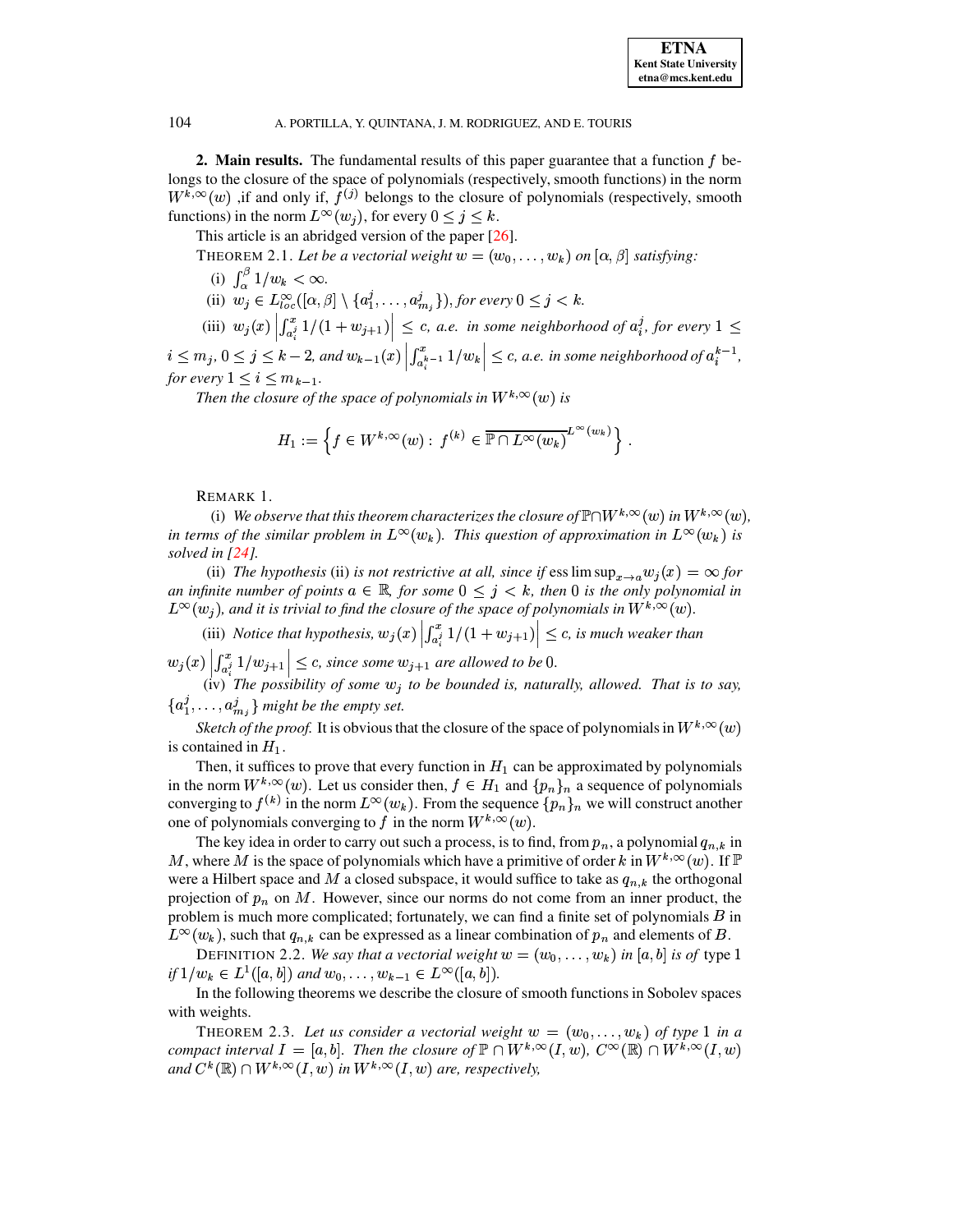$$
H_1 := \left\{ f \in W^{k,\infty}(I,w) : f^{(k)} \in \overline{\mathbb{P} \cap L^{\infty}(I,w_k)}^{L^{\infty}(I,w_k)} \right\},
$$
  
\n
$$
H_2 := \left\{ f \in W^{k,\infty}(I,w) : f^{(k)} \in \overline{C^{\infty}(I) \cap L^{\infty}(I,w_k)}^{L^{\infty}(I,w_k)} \right\},
$$
  
\n
$$
H_3 := \left\{ f \in W^{k,\infty}(I,w) : f^{(k)} \in \overline{C(I) \cap L^{\infty}(I,w_k)}^{L^{\infty}(I,w_k)} \right\}.
$$

REMARK 2.

(i) We observe that Theorem [2.3](#page-1-0) characterizes the closure of  $C^k(\mathbb{R})$   $\cap$  $W^{k,\infty}(I,w)$ ,  $C^{\infty}(\mathbb{R}) \cap W^{k,\infty}(I,w)$  and  $\mathbb{P} \cap W^{k,\infty}(I,w)$  in  $W^{k,\infty}(I,w)$ , in terms of the *similar problem in*  $L^{\infty}(I, w_k)$ . This question of approximation in  $L^{\infty}(I, w_k)$  is solved in *[\[24\]](#page-4-1).*

(ii) If  $w_k \in L^{\infty}(I)$ , then the closure of  $C^k(\mathbb{R})$ ,  $\mathbb P$  and  $C^{\infty}(\mathbb{R})$  are the same. This is a *consequence of Bernstein's proof of Weierstrass' Theorem (see e.g. [\[5,](#page-3-1) p. 113]), which gives a sequence of polynomials converging uniformly up to the* <sup>m</sup>*-th derivative for any function in*  $C^{\mathbf{k}}(I)$ .

*Sketch of the proof.* The inclusion

$$
\overline{C^k(\mathbb{R})\cap W^{k,\infty}(I,w)}^{W^{k,\infty}(I,w)}\subseteq H_3
$$

is obvious. Let us now consider a function  $f \in H_3$ , and let  $g \in C(\mathbb{R})$ , be a function which approximates  $f^{(k)}$  in  $L^{\infty}(I,w_k)$  norm. If we consider the function

$$
h(x):=\sum_{j=0}^{k-1}f^{(j)}(a)\frac{(x-a)^j}{j!}+\int_a^xg(t)\frac{(x-t)^{k-1}}{(k-1)!}\,dt\;,
$$

it is possible to show that h approximates f in  $W^{k,\infty}(I,w)$  norm.

DEFINITION 2.4. *We say that*  $u, v$ , are comparable *functions* in the set A if there exists *a* positive constant c such that  $c^{-1}u \leq v \leq cu$  a.e. in A.

DEFINITION 2.5. We say that a vectorial weight  $w = (w_0, \ldots, w_k)$  in [a, b] is of type 2 *if there exist real numbers*  $a \leq a_1 < a_2 < a_3 < a_4 \leq b$  such that

(i)  $1/w_k \in L^1([a_1, a_4])$ , and  $w_0, \ldots, w_{k-1} \in L^{\infty}([a, b])$ ,

(ii) if  $a < a_1$ , then  $w_i$  is comparable to a finite non-decreasing weight in  $[a, a_2]$ , for  $0 \leq j \leq k$ ,

(iii) if  $a_4 < b$ , then  $w_j$  is comparable to a finite non-increasing weight in  $[a_3, b]$ , for  $0 \leq j \leq k$ .

THEOREM 2.6. Let us consider a vectorial weight  $w = (w_0, \ldots, w_k)$  of type 2 in a *compact interval*  $I = [a, b]$ . Then the closure of  $C^k(\mathbb{R}) \cap W^{k, \infty}(I, w)$  in  $W^{k, \infty}(I, w)$  is

$$
H_4 := \left\{ f \in W^{k,\infty}(I,w) : f^{(j)} \in \overline{C(I) \cap L^\infty(I,w_j)}^{L^\infty(I,w_j)} \text{ for } 0 \le j \le k \right\}.
$$

*Sketch of the proof.* Given a function  $f \in H_4$ , we can split it as a sum of three functions by using an appropriate partition of unity. The function in  $[a_1, a_4]$  can be approximated with similar arguments than the measures of type  $1$ . In the approximation of the functions in  $[a, a_2]$  and  $[a_3, b]$  we use shift arguments that allow us to construct a convolution with an approximation of the identity.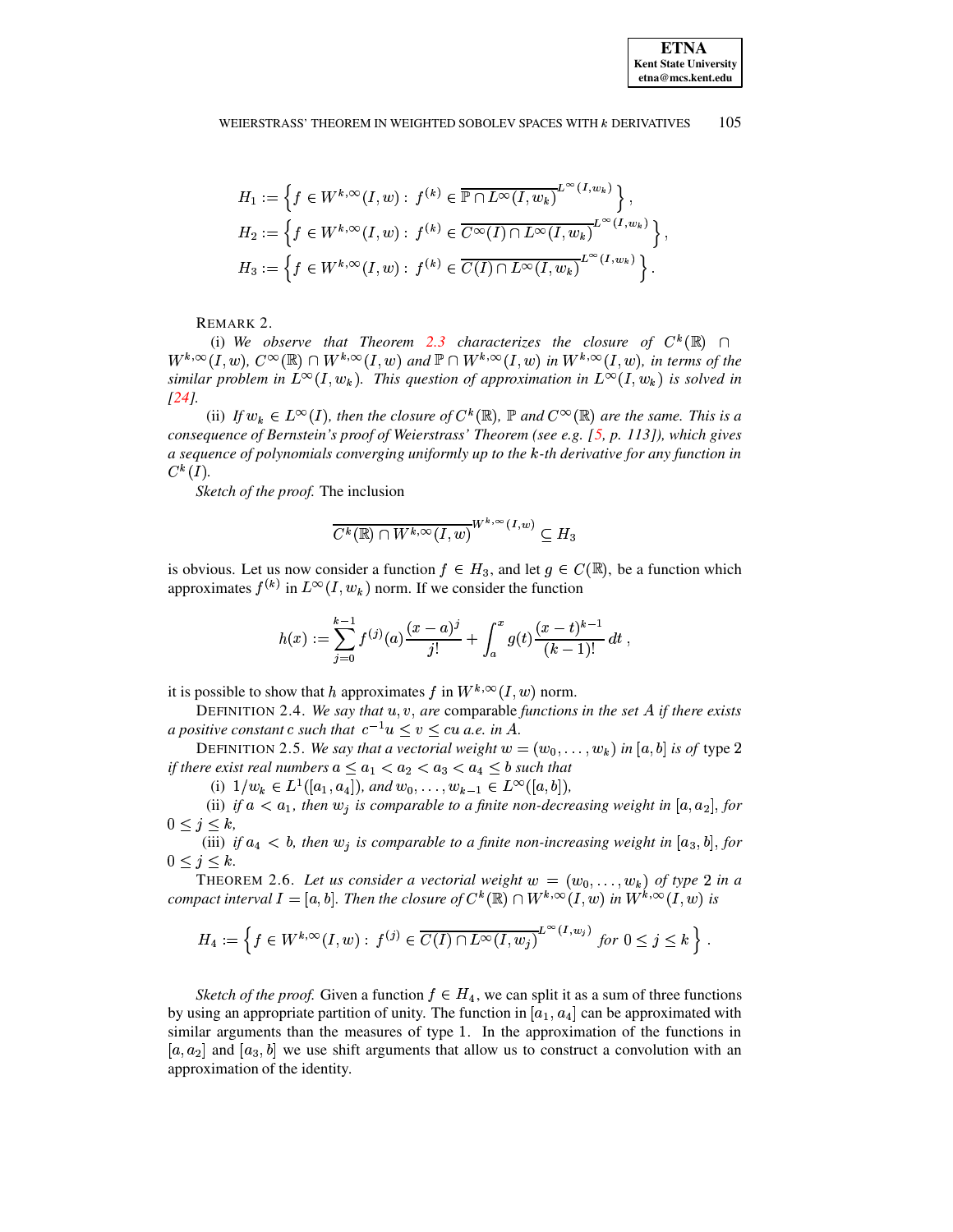#### A. PORTILLA, Y. OUINTANA, J. M. RODRIGUEZ, AND E. TOURIS

The next theorem makes the results of this paper more valuable since it allows to deal with weights which can be obtained by "gluing" simpler ones.

<span id="page-3-2"></span>THEOREM 2.7. Let us consider strictly increasing sequences of real numbers  $\{a_n\}$ ,  $\{b_n\}$  (n belonging to a finite set, to  $\mathbb{Z}, \mathbb{Z}^+$  or  $\mathbb{Z}^-$ ) with  $b_{n-1} < a_{n+1} < b_n$  for every n. Let  $w = (w_0, \ldots, w_k)$  be a vectorial weight in the interval  $I := \bigcup_n [a_n, b_n]$ . Assume that for each n there exists an interval  $I_n \subset [a_{n+1}, b_n]$  with  $w_1, \ldots, w_k \in L^{\infty}(I_n)$ . Let us assume also that for each n we have either w is of type 1 in  $[a_n, b_n]$ , or  $1/w_k \in L^{\infty}([a_n, b_n])$ . Then the closure of  $C^k(I) \cap W^{k,\infty}(I,w)$  in  $W^{k,\infty}(I,w)$  is

$$
H_3 := \left\{ f \in W^{k,\infty}(I,w) : f^{(k)} \in \overline{C(I) \cap L^\infty(I,w_k)}^{L^\infty(I,w_k)} \right\}
$$

We can deduce the following consequence.

THEOREM 2.8. Let us consider a vectorial weight  $w = (w_0, \dots, w_k)$  in the interval *I*, with  $w \in L_{loc}^{\infty}(I)$  and  $1/w_k \in L_{loc}^1(I)$ . Then the closure of  $C^k(I) \cap W^{k,\infty}(I,w)$  in  $W^{k,\infty}(I,w)$  is

$$
H_3 := \left\{ f \in W^{k,\infty}(I,w) : f^{(k)} \in \overline{C(I) \cap L^\infty(I,w_k)}^{L^\infty(I,w_k)} \right\}.
$$

*Proof.* This theorem is a direct consequence of Theorems 2.3 and 2.7. It is enough to split I as a union of compact intervals  $[a_n, b_n]$  (*n* belonging to a finite set, to  $\mathbb{Z}, \mathbb{Z}^+$  or  $\mathbb{Z}^-$ ), with  $b_{n-1} < a_{n+1} < b_n$  for every n. We have that w is of type 1 in each  $[a_n, b_n]$ , since  $w \in L^{\infty}([a_n, b_n])$  and  $1/w_k \in L^1([a_n, b_n])$  for every n. If we choose  $I_n := [a_{n+1}, b_n]$ , then we can apply Theorems 2.3 and 2.7.  $\mathsf{\Pi}$ 

### **REFERENCES**

- <span id="page-3-0"></span>[1] V. ALVAREZ, D. PESTANA, J. M. RODRÍGUEZ, AND E. ROMERA, Weighted Sobolev spaces on curves, J. Approx. Theory, 119 (2002), pp. 41-85.
- [2] A. BRANQUINHO, A. FOULQUIÉ, AND F. MARCELLÁN, Asymptotic behavior of Sobolev type orthogonal polynomials on a rectifiable Jordan curve or arc, Constr. Approx., 18 (2002), pp. 161-182.
- [3] R. C. BROWN AND B. OPIC, *Embeddings of weighted Sobolev spaces into spaces of continuous functions*, Proc. R. Soc. Lond. A, 439 (1992), pp. 279-296.
- [4] A. CACHAFEIRO AND F. MARCELLÁN, Orthogonal polynomials of Sobolev type on the unit circle, J. Approx. Theory, 78 (1994), pp. 127-146.
- <span id="page-3-1"></span>[5] P. J. DAVIS, Interpolation and Approximation, Dover, New York, 1975.
- [6] B. DELLA VECCHIA, G. MASTROIANNI, AND J. SZABADOS, Approximation with exponential weights in  $[-1, 1]$ , J. Math. Anal. Appl., 272 (2002), pp. 1-18.
- [7] W. N. EVERITT AND L. L. LITTLEJOHN, The density of polynomials in a weighted Sobolev space, Rendiconti di Matematica, Serie VII, 10 (1990), pp. 835-852.
- [8] W. N. EVERITT, L. L. LITTLEJOHN, AND S. C. WILLIAMS, Orthogonal polynomials in weighted Sobolev spaces, in Lecture Notes in Pure and Applied Mathematics, 117, Marcel Dekker, 1989, pp. 53-72.
- [9] W. N. EVERITT, L. L. LITTLEJOHN, AND S. C. WILLIAMS, Orthogonal polynomials and approximation in Sobolev spaces, J. Comput. Appl. Math., 48 (1993), pp. 69-90.
- [10] A. FOULQUIÉ, F. MARCELLÁN, AND K. PAN, Asymptotic behavior of Sobolev-type orthogonal polynomials on the unit circle, J. Approx. Theory, 100 (1999), pp. 345-363.
- [11] J. HEINONEN, T. KILPELÄINEN, AND O. MARTIO, Nonlinear potential theory of degenerate elliptic equations, Oxford Science Publ., Clarendon Press, 1993.
- [12] A. ISERLES, P. E. KOCH, S. P. NORSETT, AND J. M. SANZ-SERNA, Orthogonality and approximation in a Sobolev space, in Algorithms for Approximation, J. C. Mason and M. G. Cox, eds., Chapman & Hall, London, 1990.
- [13] A. ISERLES, P. E. KOCH, S. P. NORSETT, AND J. M. SANZ-SERNA, Weighted Sobolev spaces and capacity, J. Approx. Theory, 65 (1991), pp. 151-175.
- [14] T. KILPELÄINEN, Weighted Sobolev spaces and capacity, Ann. Acad. Sci. Fennicae, Series A. I. Math., 19  $(1994)$ , pp. 95-113.